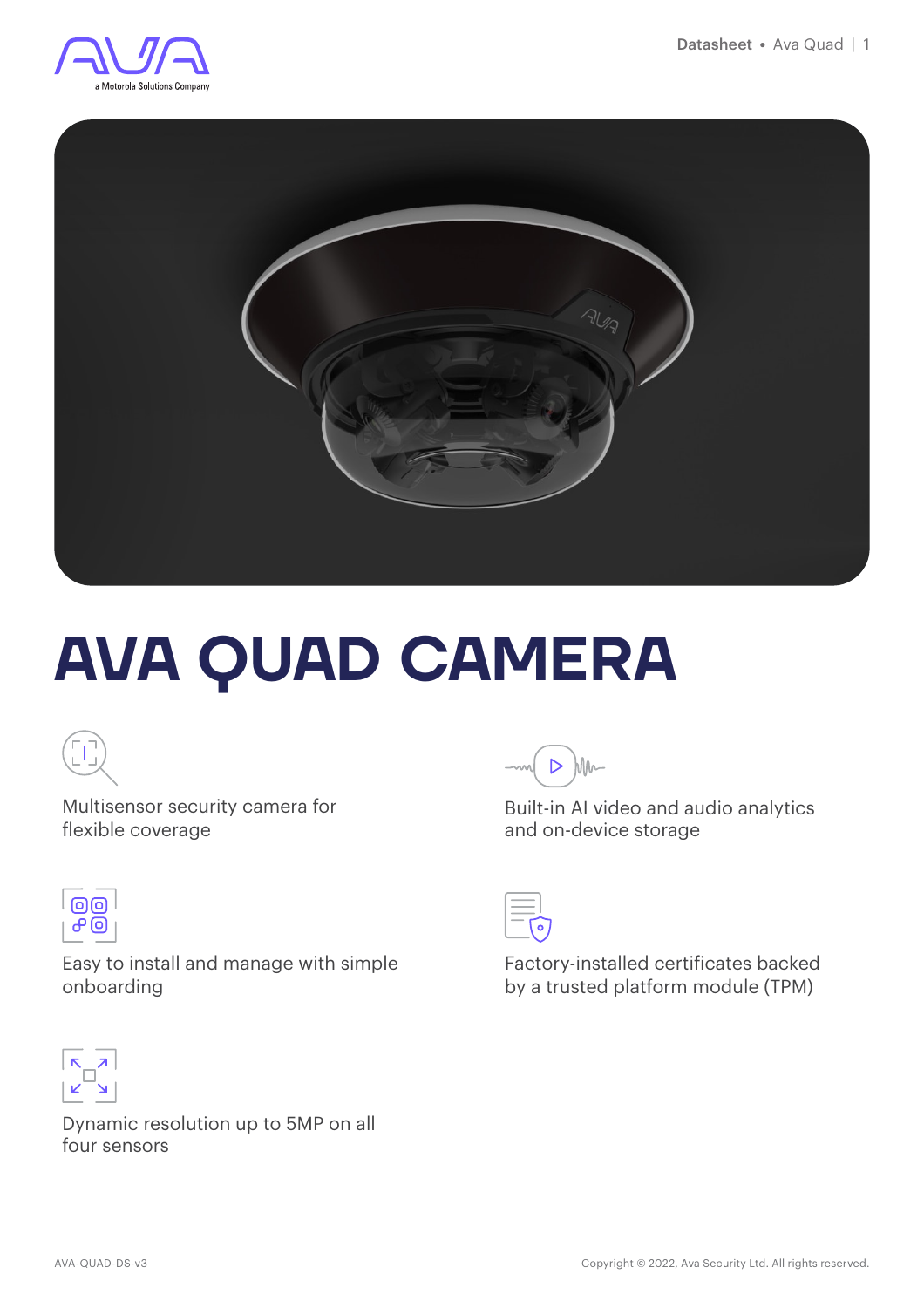Image sensor 4 x 5MP

Image sensor size format 1/2.7"

#### **Lens**

Focal length: 3.7 ~ 7.7 mm Aperture: ƒ/1.9 - ƒ/2.9 Remote zoom and focus P-iris

**IR night vision** Automatic night mode IR-cut filter Individually controlled IR LEDs 850 nm IR LED

Field of view 81° ~ 39° Horizontal 60° ~ 29° Vertical

Maximum resolution & Frame rate 2592x1944@30fps per sensor

Dynamic range Multi-exposure line-based HDR

Video compression H.265, H.264, Motion JPEG

Audio Microphone Audio classification

#### **Security**

Trusted Platform Module (TPM 2.0) Factory installed certificates No default passwords Mandatory access authentication HTTPS/TLS encryption

Network protocols IPv4, HTTPS, TLS, DNS, mDNS, DNS-SD, NTP, RTSP, RTP, RTCP, ICMP, DHCP, ARP Streaming: RTP/UDP, RTP/RTSP/HTTPS/TCP

Power source IEEE 802.3at PoE Class 4 (PoE+)

Power consumption Max: 25.5/13.84 W (IR on/off)

**Storage** MicroSD, SDXC UHS-I

**Connection** 802.3ab 10/100/1000 Gigabit Ethernet

Impact resistance IK10 (IEC/EN 62262)

Ingress protection IP66 (IEC/EN 60529)

**Temperature** Storage & Operating: -40C to +60C\* \*IR not available > 50°C

Physical characteristics Dimensions: Ø 275x118 mm Weight: 2.7 kg Body: Aluminum

EMC CE (EN55032 Class A), FCC (FCC Part 15 B Class A)

#### Safety

UL (UL 62368-1), CB (IEC/ EN 62368-1, IEC/EN 60950-22, IEC/EN 62471), NOM-019